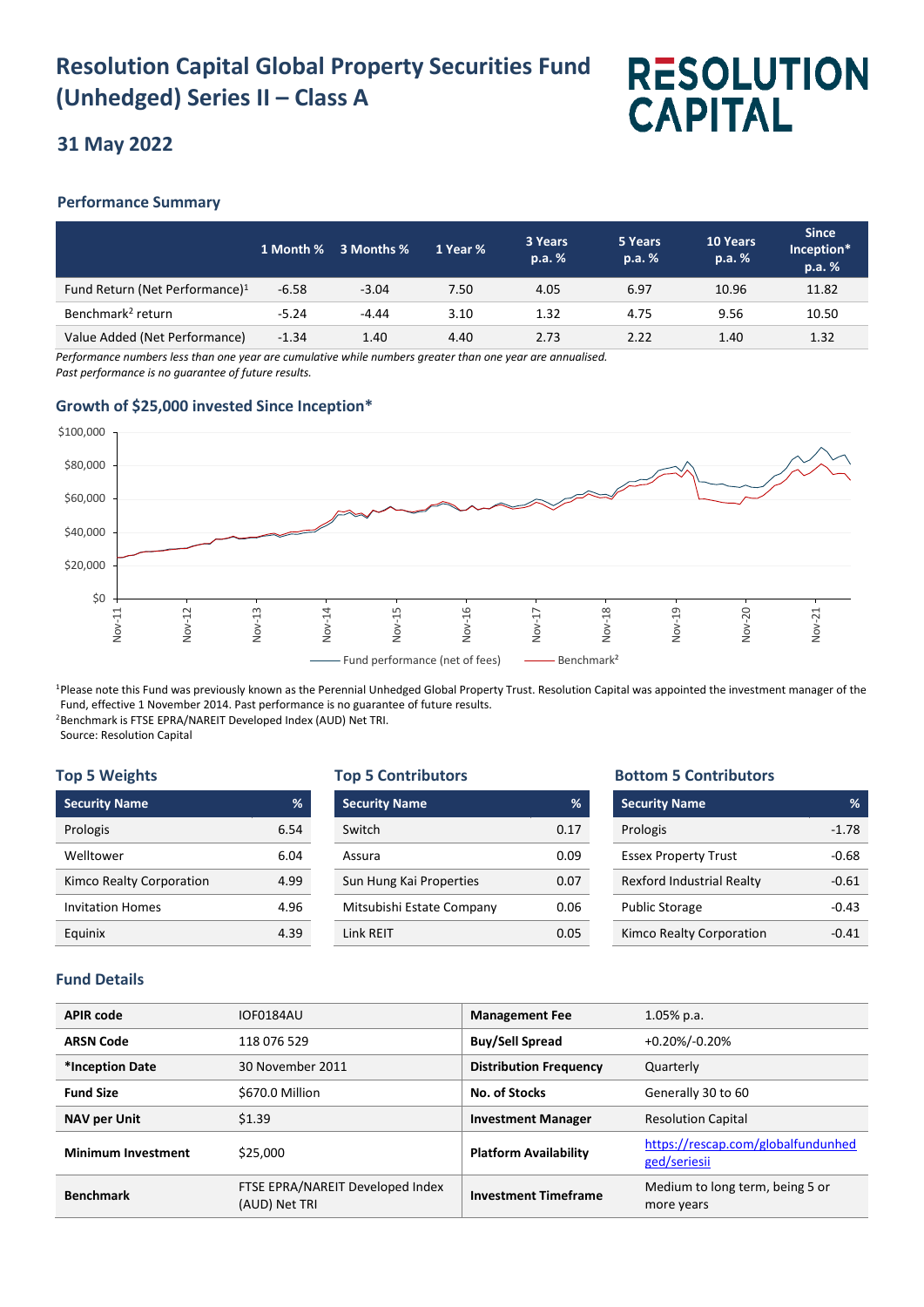#### **Market Commentary**

The FTSE EPRA/NAREIT Developed Index (AUD) produced a total return of -5.2% for the month ended 31 May 2022. Hong Kong was the best performing region, with a total return of 2.6% in local currency terms. The U.S. was the worst performer with a -6.3% total return in local currency terms.

In APAC, the performance of China and Hong Kong diverged as the former felt the impact of restrictive Covid lockdowns. Hong Kong had less onerous restrictions and has recovered more quickly. In Hong Kong, retail occupancy and sales are once again improving.

On a sectoral basis, all but one sector posted negative returns in May as central banks continued to raise interest rates and the likelihood of a global economic slowdown grew. Healthcare was the notable exception with a positive return for the month. We attribute this to the expectation that healthcare related real estate is viewed as defensive and less sensitive to an economic slow-down.

Energy prices and supply uncertainties dominate the headlines as the Russia-Ukraine conflict entered a fourth month. Industrial REITs underperformed which was largely attributed to Amazon's decision to sublet excess warehouse space after the ecommerce behemoth acknowledged that it had excess capacity after rapidly expanding its footprint over the past two years. Hotel REITs performed better than other sectors with several hotel REITs reporting improved trading conditions.

Public markets real estate merger and acquisition activity remained active during the month including:

- In the data centre sector, DigitalBridge Group (DBRG) agreed to acquire portfolio holding Switch (SWCH) for \$34.25 per share, an 11% premium to SWCH's unaffected share price.
- Leading logistics REIT Prologis (PLD) made public its unsolicited offer to acquire smaller rival Duke Realty (DRE) in an all-stock deal that valued DRE at ~\$24bn. The proposed deal price represents a 29% premium to DRE's stock price. DRE's board rejected the proposal as being insufficient.
- Deutsche-Euroshop (DEQ) agreed to be acquired by Oaktree and Alexander Otto, DEQ's largest shareholder, for circa €4bn, cash. DEQ is a German-listed shopping centre landlord and the deal price represents a 44% premium to DEQ's share price, and a 42% discount to reported NAV.
- Capital & Counties (CAPC) and Shaftesbury (SHB) announced discussions for an all-script merger that will create a £6.5bn Central London, predominantly retail company. CAPC already owns 25% of SHB. The negotiations have not concluded yet.
- LXI REIT PLC (LXI), a UK based diversified REIT, made a cash + stock offer to merge with Secure Income REIT (SIR) for £2.3bn. Secure Income is also a UK based diversified REIT. The proposed deal price represents a ~13% premium to SIR's unaffected share price. The combination would create a £3.9bn portfolio comprised of 346 assets across the UK.

Notable real estate transaction included:

- Office REIT Boston Properties (BXP) continued its expansion in Seattle with the \$730m acquisition of Madison Centre. The 37 storey asset, 760k sq. ft. of Class A office space is currently 93% leased.
- Cofinimmo (COFB), a healthcare REIT, announced the sale of three office assets in Brussels for €52m, with closings expected in 2023 and 2024. These transactions continue the company's strategy of divesting office assets and focusing on healthcare.
- In the UK, Student Roost, a £3.3bn student housing portfolio was sold by Brookfield (BAM) to GIC, a sovereign wealth fund, and Greystar. The portfolio includes 21k beds with an imputed value of ~£155k/bed.
- Also in student housing, Xior Student Housing (XIOR), a Belgium based REIT, agreed to acquire a €939m portfolio that consists of 5,000 units across Europe.